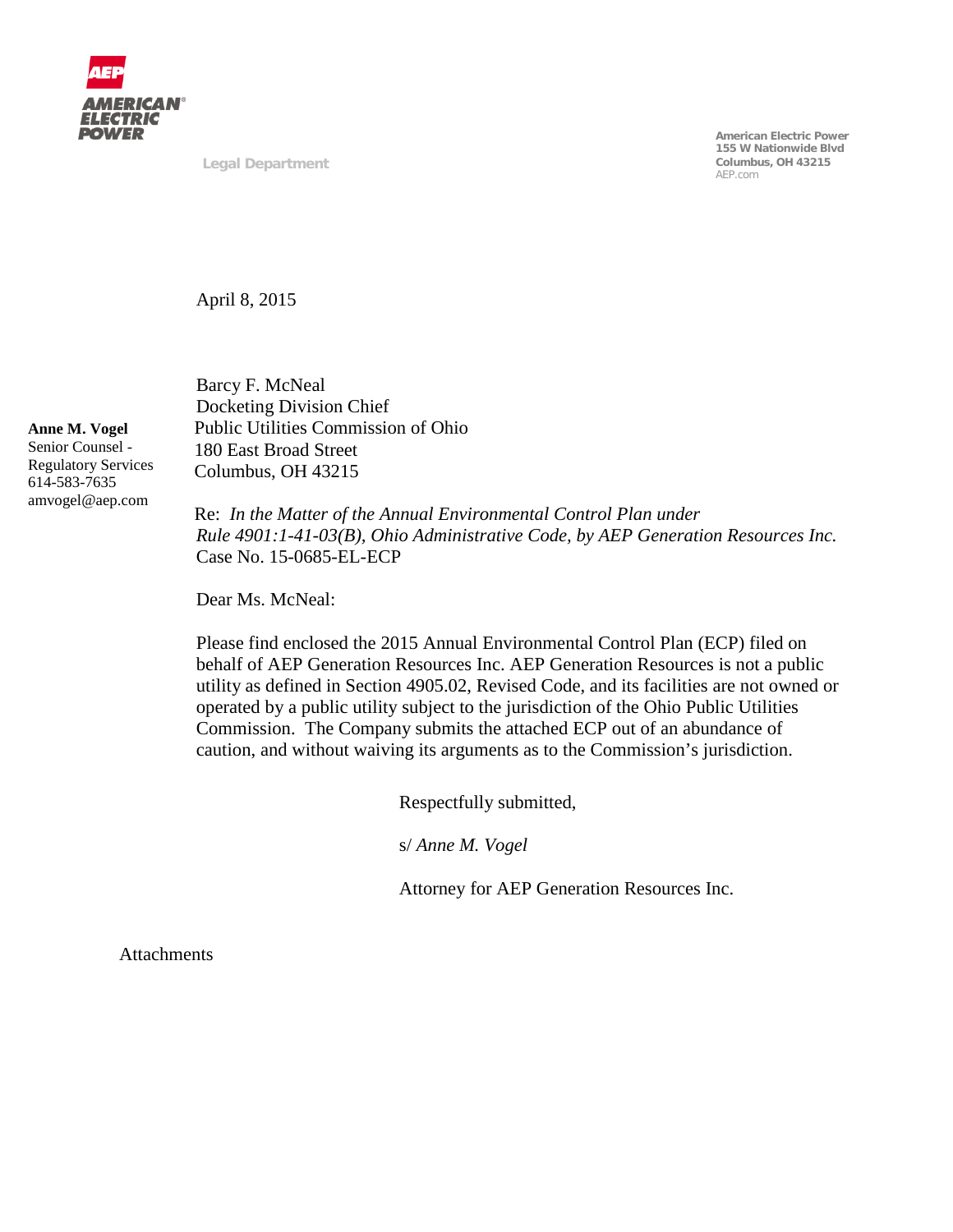### **AEP Generation Resources Environmental Control Plan**

#### **Introduction**

AEP Generation Resources (AEPGR) is committed to protecting the environment while delivering safe, reliable electricity. AEPGR is an affiliate of American Electric Power Company ("AEP"). System wide, AEP has invested approximately \$10 billion in environmental controls and new generation in the last decade.<sup>[1](#page-1-1)</sup> These and previous upgrades to our plants have reduced  $SO_2$  and  $NO_x$  emissions by more than 80 percent since 1990. In addition, mercury emissions have declined by nearly 60 percent since  $2001$ .  $CO<sub>2</sub>$  emissions are steadily decreasing as the size of our coal-fired generation fleet decreases and the use of less carbon-intensive natural gas increases, resulting in  $2013 \text{ CO}_2$  emissions  $21\%$  below  $2005$ levels. [2](#page-1-0)

#### **Current Conditions, Planned Activity and Goals**

Exhibit A summarizes the installation status of  $SO_2$ ,  $NO_x$  and mercury control equipment at AEPGR generating units as of March, 2015. The control equipment listed represents installed or planned installations through 2020 that are currently required for compliance with the Clean Air Act ("CAA"), including the Clean Air Act Amendments of 1990 ("CAAA"),  $NO<sub>x</sub>$  SIP Call, the Clean Air Interstate Rule ("CAIR") the Mercury and Air Toxics Standards ("MATS") Rule, as well as the New Source Review ("NSR") Consent Decree.

On February 13, 2012, AEP Ohio retired the 450 MW Sporn Unit 5 and on December 31, 2012, the 165 MW Conesville Unit 3. Exhibit B summarizes the generating unit retirements anticipated by AEP Generation Resources as a result of the above rules. AEPGR will retire nearly 2,500 MW of generating capacity by June 1, 2015.

#### **Greenhouse Gas ("GHG") Control**

System-wide, AEP is currently focused on taking practical, short-term actions to reduce carbon emissions, such as improving energy efficiency, investing in the development of costeffective and less carbon-intensive technologies and evaluating our assets – power plants, office

<span id="page-1-1"></span><span id="page-1-0"></span><sup>&</sup>lt;sup>1</sup> http://www.aepsustainability.com/business/ceo-letter.aspx<br> $\frac{2}{\pi}$ http://www.aepsustainability.com/performance/environmental/emissions.aspx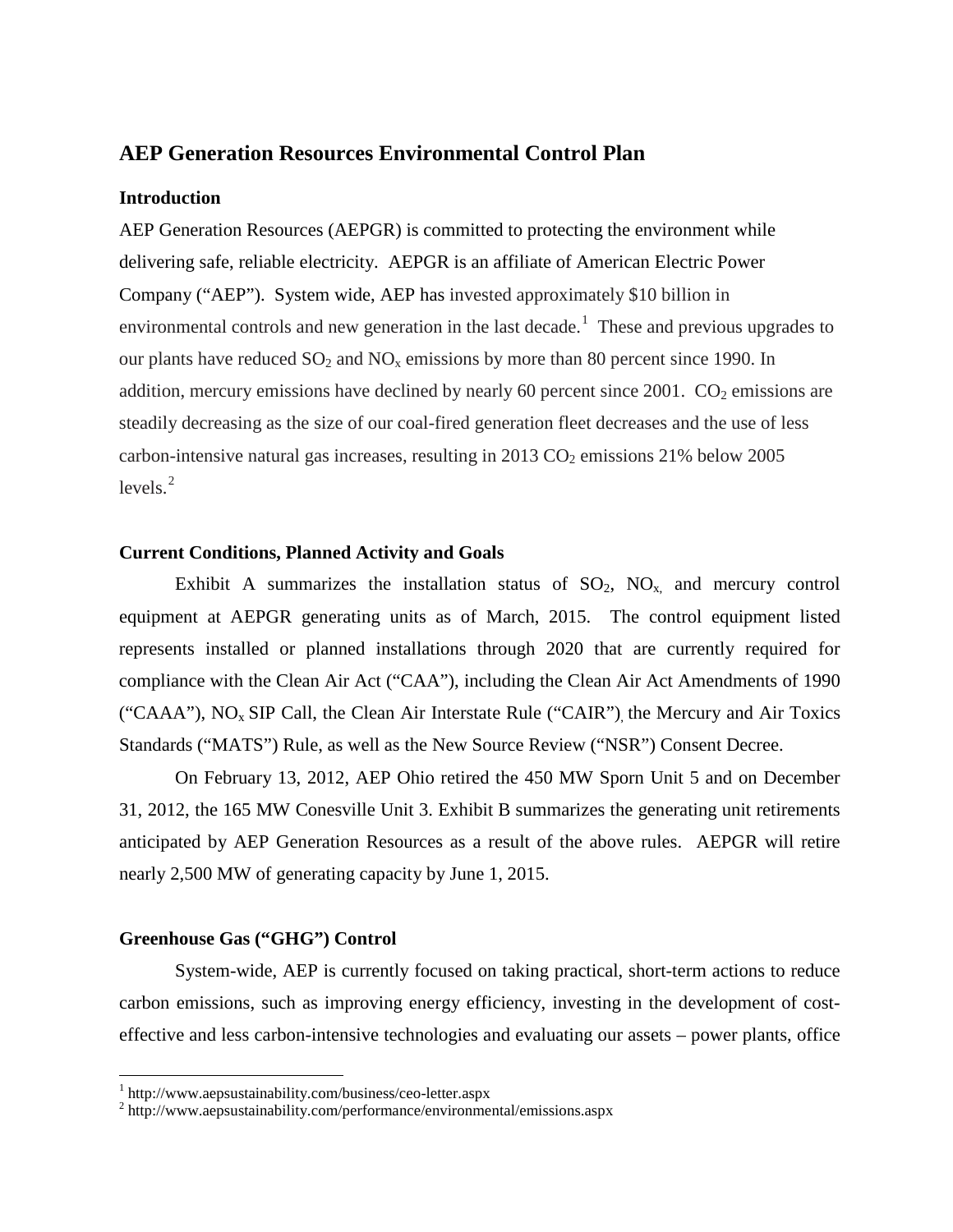buildings, and mobile fleet – across a range of reasonable scenarios. Longer term, the transformation of our generation business is expected to reduce our reliance on coal and lignite from 61 percent of our generating capacity in 2014 to approximately 51 percent in 2020.<sup>[3](#page-2-0)</sup> AEP affiliates are heavily invested in renewable energy resources, and highly successful energy efficiency programs. This balancing of our fuel resources and demand reduction efforts will move us forward on the path to continued carbon dioxide reductions, helping us achieve our voluntary 2020 goal to reduce GHG emissions by 10 percent from 2010 levels.

While many of the actions described above are initiated at a broader level, the net results are achieved through AEPGR and the AEP operating companies in the form of emission reductions and increased operational experience in managing carbon emissions. In the absence of federal legislation or regulation, these voluntary efforts will continue.

<span id="page-2-0"></span><sup>3</sup> http://www.aepsustainability.com/business/strategy/future/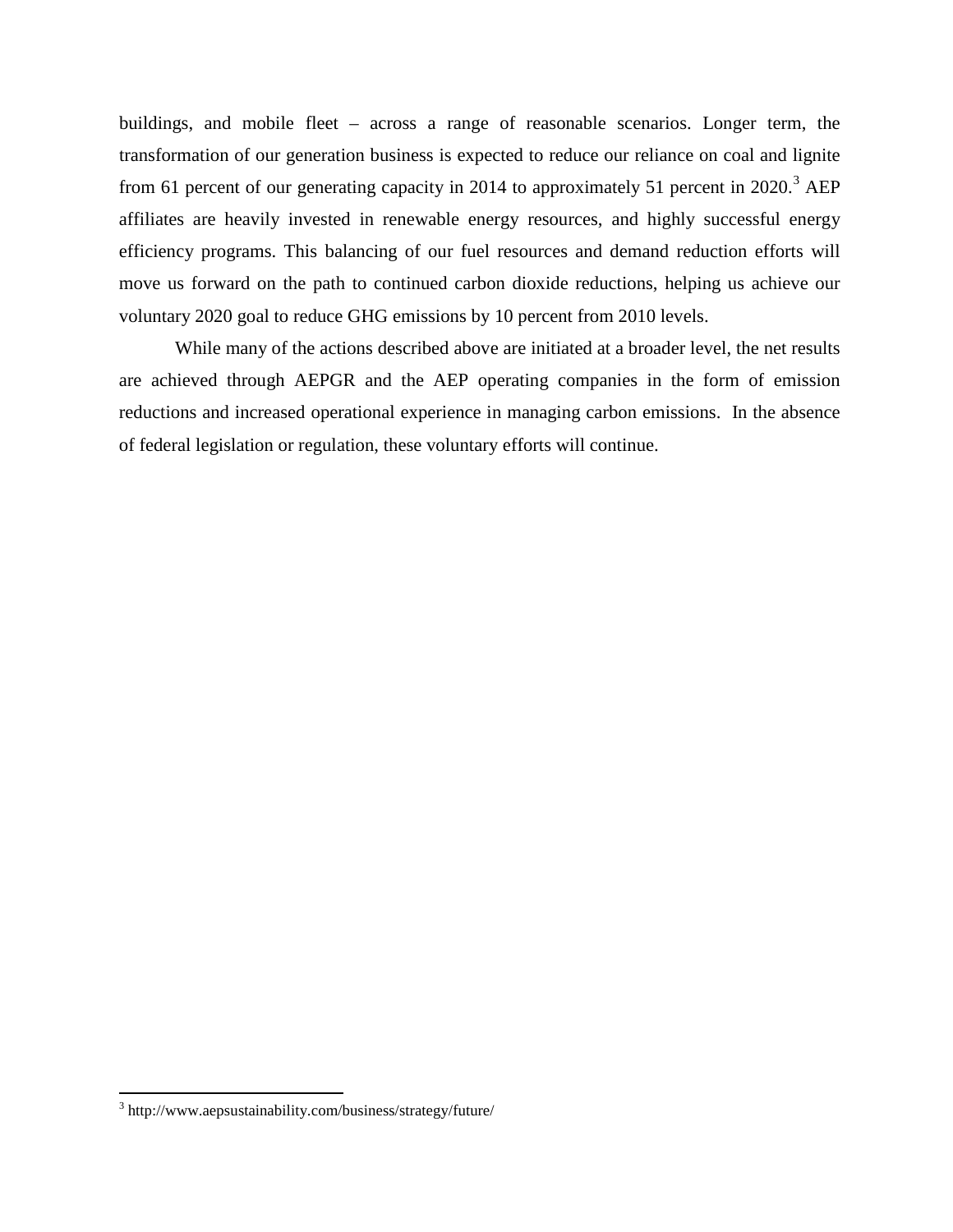# Exhibit A

| AEP Generation Resources <sup>A</sup> Unit Control Equipment Installed or Planned to be Installed for Air Emission Control for CAA <sup>B</sup> |                 |                                |                                                       |                                      |                |                                      |                      |                                |  |
|-------------------------------------------------------------------------------------------------------------------------------------------------|-----------------|--------------------------------|-------------------------------------------------------|--------------------------------------|----------------|--------------------------------------|----------------------|--------------------------------|--|
| Plant Name & Unit #                                                                                                                             | SO <sub>2</sub> | Installation Date <sup>1</sup> | <b>NOx (Combustion Controls)</b>                      | <b>Installation Date<sup>1</sup></b> | NOx (SCR/SNCR) | <b>Installation Date<sup>1</sup></b> | Hg                   | Installation Date <sup>T</sup> |  |
| Beckjord 6 <sup>c</sup>                                                                                                                         |                 |                                |                                                       |                                      |                |                                      |                      |                                |  |
| Cardinal 1                                                                                                                                      | <b>FGD</b>      | Installed ('08)                | Low NO <sub>x</sub> Burners                           | Installed ('98)                      | <b>SCR</b>     | Installed ('03)                      | SCR/FGD <sup>E</sup> | Mar-15                         |  |
| Conesville 4                                                                                                                                    | <b>FGD</b>      | Installed ('09)                | T-Fired Unit Simulated OFA / Concentric Firing System | Implemented / ('04)                  | <b>SCR</b>     | Installed ('09)                      |                      |                                |  |
| Conesville 5                                                                                                                                    | FGD Upgrade     | Installed ('06) <sup>D</sup>   | T-Fired -No Change / OFA with upgrades                | Installed ('04)                      |                |                                      | Gore'                | Apr-16                         |  |
| Conesville 6                                                                                                                                    | FGD Upgrade     | Installed ('08) <sup>D</sup>   | T-Fired -No Change / OFA with upgrades                | Installed ('04)                      |                |                                      | Gore <sup>F</sup>    | <b>Jun-15</b>                  |  |
| Gavin 1                                                                                                                                         | FGD Upgrade     | Post-2012                      | Low NOx Burners / CCV Burners                         | Installed ('98)                      | <b>SCR</b>     | Installed ('01)                      | SCR/FGD <sup>E</sup> | 01/96                          |  |
| Gavin 2                                                                                                                                         | FGD Upgrade     | Post-2012                      | Low NOx Burners / CCV Burners                         | Installed ('99)                      | <b>SCR</b>     | Installed ('01)                      | SCR/FGD <sup>E</sup> | 01/96                          |  |
| Kammer 1                                                                                                                                        |                 |                                | Over Fire Air / upgrades                              | Installed ('99 / '03)                |                |                                      |                      |                                |  |
| Kammer 2                                                                                                                                        |                 |                                | Over Fire Air / upgrades                              | Installed ('98 / '04)                |                |                                      |                      |                                |  |
| Kammer 3                                                                                                                                        |                 |                                | Over Fire Air / upgrades                              | Installed ('99 / '03)                |                |                                      |                      |                                |  |
| Mitchell 1 <sup>G</sup>                                                                                                                         | <b>FGD</b>      | Installed ('07)                | Low NOx Burners / with water injection                | Installed ('93 / '03)                | SCR            | Installed ('07)                      | SCR/FGD <sup>E</sup> | 07/07                          |  |
| Mitchell 2 <sup>G</sup>                                                                                                                         | <b>FGD</b>      | Installed ('07)                | Low NO <sub>x</sub> Burners                           | Installed ('94)                      | <b>SCR</b>     | Installed ('07)                      | SCR/FGD <sup>E</sup> | 07/07                          |  |
| Muskingum R 1                                                                                                                                   |                 |                                | Over Fire Air                                         | Installed ('99)                      |                |                                      |                      |                                |  |
| Muskingum R 2                                                                                                                                   |                 |                                | Over Fire Air                                         | Installed ('00)                      |                |                                      |                      |                                |  |
| Muskingum R 3                                                                                                                                   |                 |                                | Over Fire Air / upgrades                              | Installed ('99 / '03)                |                |                                      |                      |                                |  |
| Muskingum R 4                                                                                                                                   |                 |                                | Over Fire Air / upgrades                              | Installed ('99 / '03)                |                |                                      |                      |                                |  |
| Muskingum R 5                                                                                                                                   |                 |                                | Low NOx Burners                                       | Installed ('93)                      | <b>SCR</b>     | Installed ('05)                      |                      |                                |  |
| Picway 5                                                                                                                                        |                 |                                | Low NOx Burners                                       | Installed ('95)                      |                |                                      |                      |                                |  |
| Sporn 2                                                                                                                                         |                 |                                | Low NOx Burners w/ Interjectory Air / upgrades        | Installed ('97 / '04)                |                |                                      |                      |                                |  |
| Sporn 4                                                                                                                                         |                 |                                | Low NOx Burners w/ Interjectory Air / upgrades        | Installed ('97 / '04)                | <b>SNCR</b>    | Installed ('08)                      |                      |                                |  |
| Stuart 1                                                                                                                                        | <b>FGD</b>      | Installed ('08)                | Low NO <sub>x</sub> Burners                           | Installed                            | <b>SCR</b>     | Installed ('04)                      |                      |                                |  |
| Stuart 2                                                                                                                                        | <b>FGD</b>      | Installed ('08)                | Low NO <sub>x</sub> Burners                           | Installed ('11)                      | <b>SCR</b>     | Installed ('04)                      |                      |                                |  |
| Stuart 3                                                                                                                                        | <b>FGD</b>      | Installed ('08)                |                                                       |                                      | <b>SCR</b>     | Installed ('04)                      |                      |                                |  |
| Stuart 4                                                                                                                                        | <b>FGD</b>      | Installed ('08)                |                                                       |                                      | <b>SCR</b>     | Installed ('04)                      |                      |                                |  |
| Zimmer                                                                                                                                          | <b>FGD</b>      | Installed ('91)                | Low NOx Burners                                       | Installed                            | <b>SCR</b>     | Installed ('04)                      |                      |                                |  |

A Consistent with AEP Ohio's Commission-approved corporate separation plan, effective January 1, 2014, AEP Ohio transfered the generating units and associated assets identified herein to AEP Generation Resources (AEPGR).

**<sup>B</sup>** This Exhibit reflects installed or planned installations through 2020, as of March 2014.

**<sup>C</sup>** See Exhibit B.

**D** Upgrade existing FGD to meet 95% 30-day rolling average removal efficiency

E SCR/FGD co-benefit removal of mercury anticipated to meet requirments of the Mercury and Air Toxics Standards

F Gore mercury control system uses a proprietary material to capture gaseous mercury emissions

<sup>G</sup> Ownership of the Mitchell Plant was transferred to Kentucky Power Company (50%, January 1, 2014) and Wheeling Power Company (50%, January 31, 2015)

**†** In-service by end of year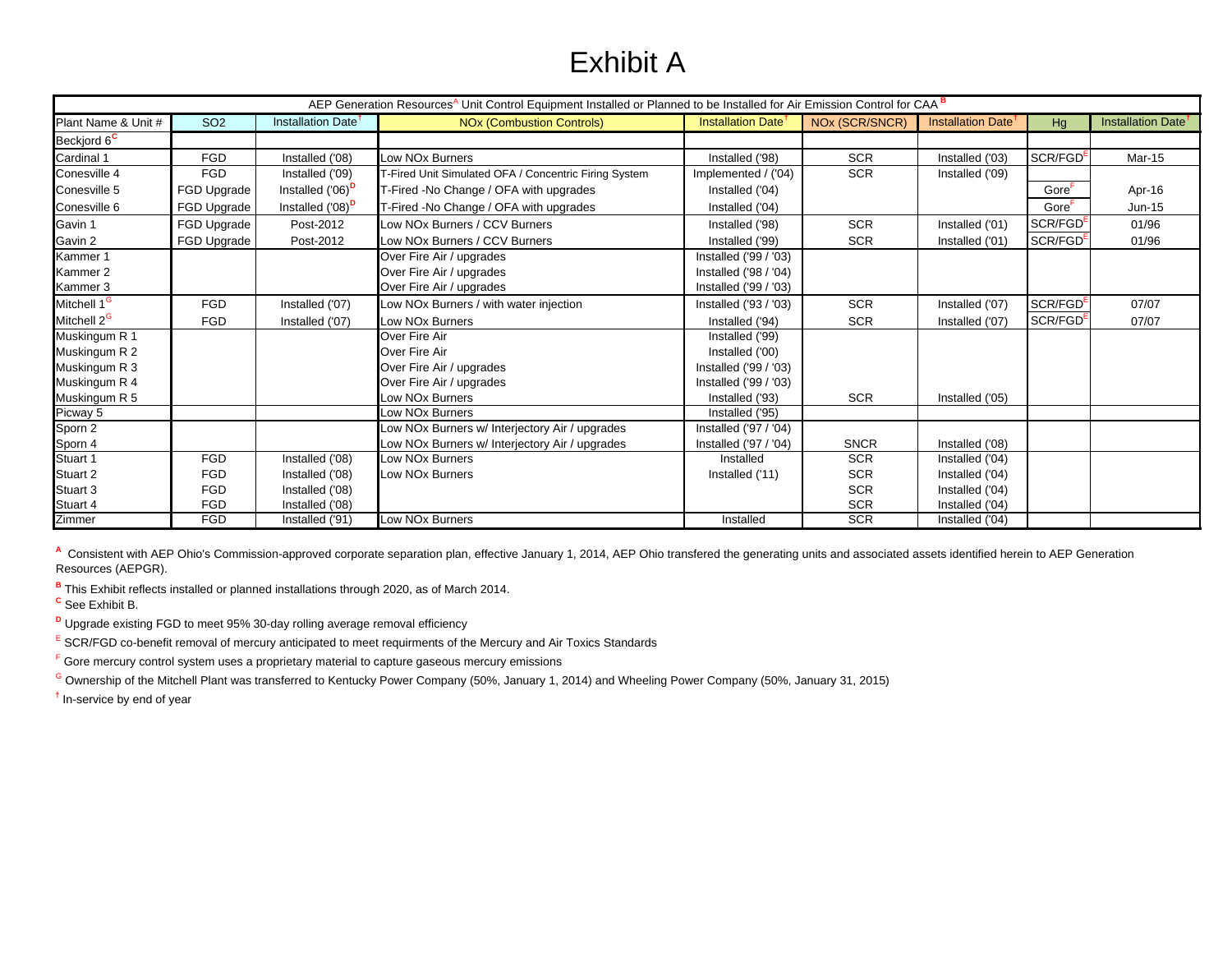# Exhibit B

## **AEP Ohio Generating Unit Retirements**

Estimated to be Retired by June 1, 2015

| Plant                  | Location         | Unit          | <b>MW</b> |
|------------------------|------------------|---------------|-----------|
| <b>Kammer Plant</b>    | Moundsville, WV  | 1, 2, 3       | 630       |
| <b>Muskingum River</b> | Beverly, OH      | 1, 2, 3, 4, 5 | 1425      |
| Beckjord <sup>A</sup>  | New Richmond, OH | 16            | 53        |
| Picway                 | Lockbourne, OH   |               | 100       |
| Philip Sporn           | New Haven, WV    | 2,4           | 300       |

**A** Plant operated by Duke Power Company. 53 MW represents Ohio Power's share of the unit capacity.